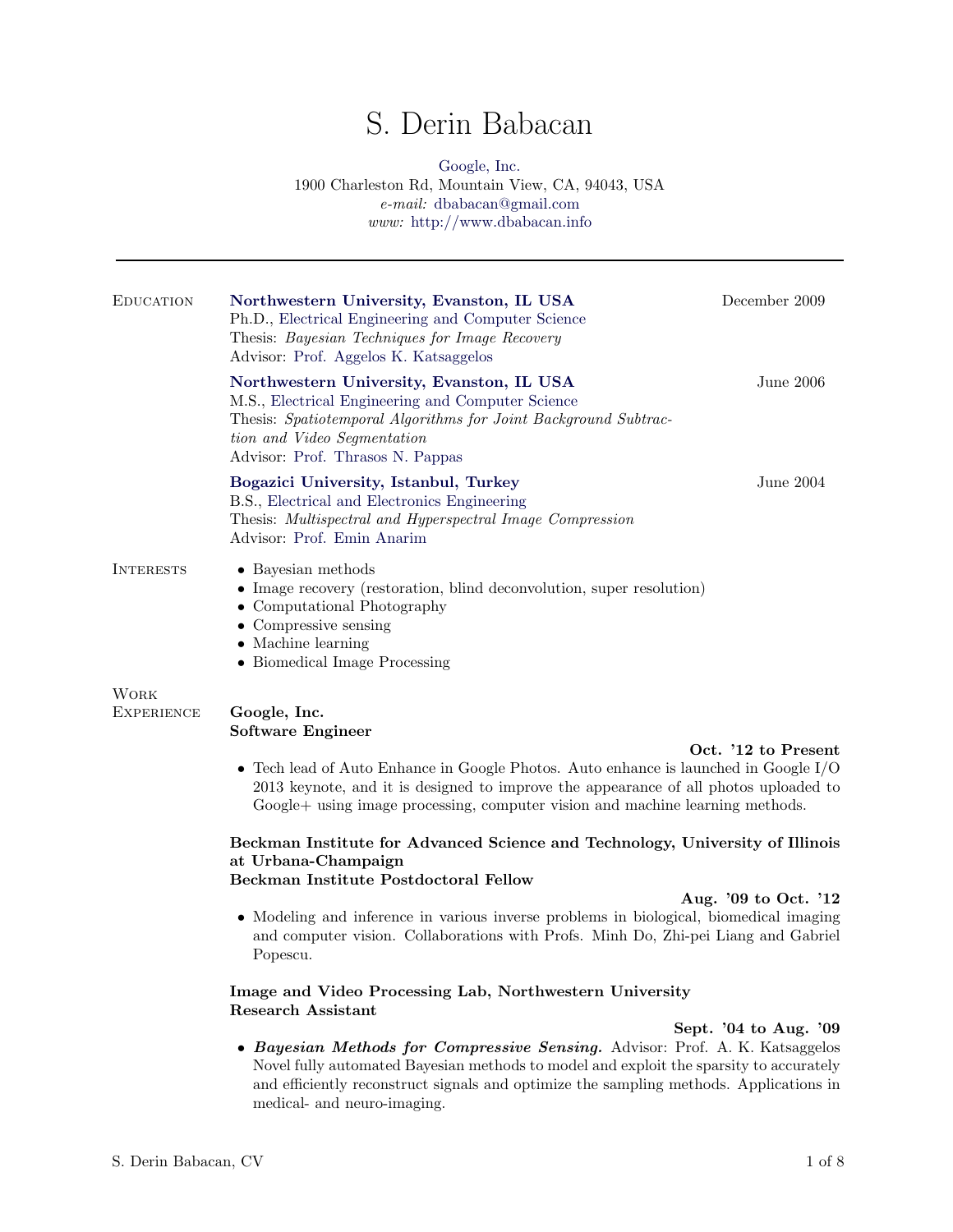- Bayesian Techniques for Image Recovery. Advisor: Prof. A. K. Katsaggelos. Novel fully-Bayesian methods for image recovery, parameter estimation and system identification in image restoration, blind deconvolution, and super resolution problems. Specifically, fully-automated methods that model and preserve the nature of images that deliver state-of-the-art performance. Various applications in medical imaging, photography, and computational photography.
- Spatiotemporal Video Segmentation and Moving Object Detection. Advisor: Prof. T. N. Pappas. Novel spatiotemporal algorithms to identify objects in video sequences and detect semantically interesting regions. It combines traditional probabilistic temporal modeling with spatio-temporal Markov Random Field constraints for advanced yet very efficient (real-time) modeling and segmentation of videos.
- Scalable Video Coding. Advisor: Prof. A. K. Katsaggelos. In collaboration with Motorola. New bitstream extraction and motion vector prediction techniques for the Scalable Video Coding Extension of the H.264/AVC Standard.

#### Photoshop Group, Adobe Systems Inc. Imaging Scientist Intern

## Full-time: July '06 to Oct. '06, June '07 to Sept. '07 Part-time: Oct. '06 to June '08

• Light Field Photography. Supervisor: Dr. Todor Georgiev. Acquisition, compression, presentation and other applications in computational photography and imagebased rendering, specifically with light-field images. Some main topics are designing new cameras to acquire light-field images and new algorithms for post-processing.

#### Communications Lab, University of Nebraska - Lincoln Research Scholar June '02 to Aug. '02

• Predictive Image Compression Using Conditional Averages. Advisor: Prof. Khalid Sayood. Developed a novel lossless image compression scheme using statistical estimation with conditional context classification. One of the state-of-the-art methods in the lossless compression literature of traditional and hyperspectral images.

| <b>TEACHING</b>   | Lecturer, University of Illinois at Urbana-Champaign                                                                                |              |  |
|-------------------|-------------------------------------------------------------------------------------------------------------------------------------|--------------|--|
| <b>EXPERIENCE</b> | • ECE 418 Introduction to Digital Image and Video Processing                                                                        | Spring $'11$ |  |
|                   | Guest Lecturer, Northwestern University                                                                                             |              |  |
|                   | • EECS 420 Digital Image Processing, Prof. A. K. Katsaggelos                                                                        | Winter '10   |  |
|                   | • EECS 222 Signals and Systems, Prof. A. K. Katsaggelos                                                                             | Winter '09   |  |
|                   | • EECS 421 Multimedia Signal Processing, Prof. A. K. Katsaggelos                                                                    | Spring $'06$ |  |
|                   | • EECS 359 Digital Signal Processing, Prof. T. N. Pappas                                                                            | Fall '05     |  |
|                   | Teaching Assistant, Northwestern University                                                                                         |              |  |
|                   | • EECS 222 Signals and Systems, Prof. A. K. Katsaggelos                                                                             | Winter '08   |  |
|                   | • EECS 421 Multimedia Signal Processing, Prof. A. K. Katsaggelos                                                                    | Spring $'06$ |  |
|                   | • EECS 359 Digital Signal Processing, Prof. T. N. Pappas                                                                            | Fall '05     |  |
|                   | • EECS 222 Signals and Systems, Prof. A. K. Katsaggelos                                                                             | Winter '05   |  |
|                   | Teaching Assistant, Bogazici University                                                                                             |              |  |
|                   | • EE 373 Signals and Systems, Prof. Y. Istefanopulos                                                                                | Spring $'04$ |  |
| HONORS AND        |                                                                                                                                     |              |  |
| AWARDS            | • Hot Topics Talk Prize Presentation, in ECI Conference on Advances in Optics for<br>Biotechnology, Medicine and Surgery XII, 2011. |              |  |
|                   | . Declare result that the Deck Joseph Dell care the Historical Left Historical Historical Oleman Ch                                 |              |  |

- Beckman Institute Postdoctoral Fellowship, University of Illinois at Urbana-Champaign, 2010.
- IEEE International Conf. on Image Processing 2010 (ICIP'10) IEEE SPS Travel Grant, 2010.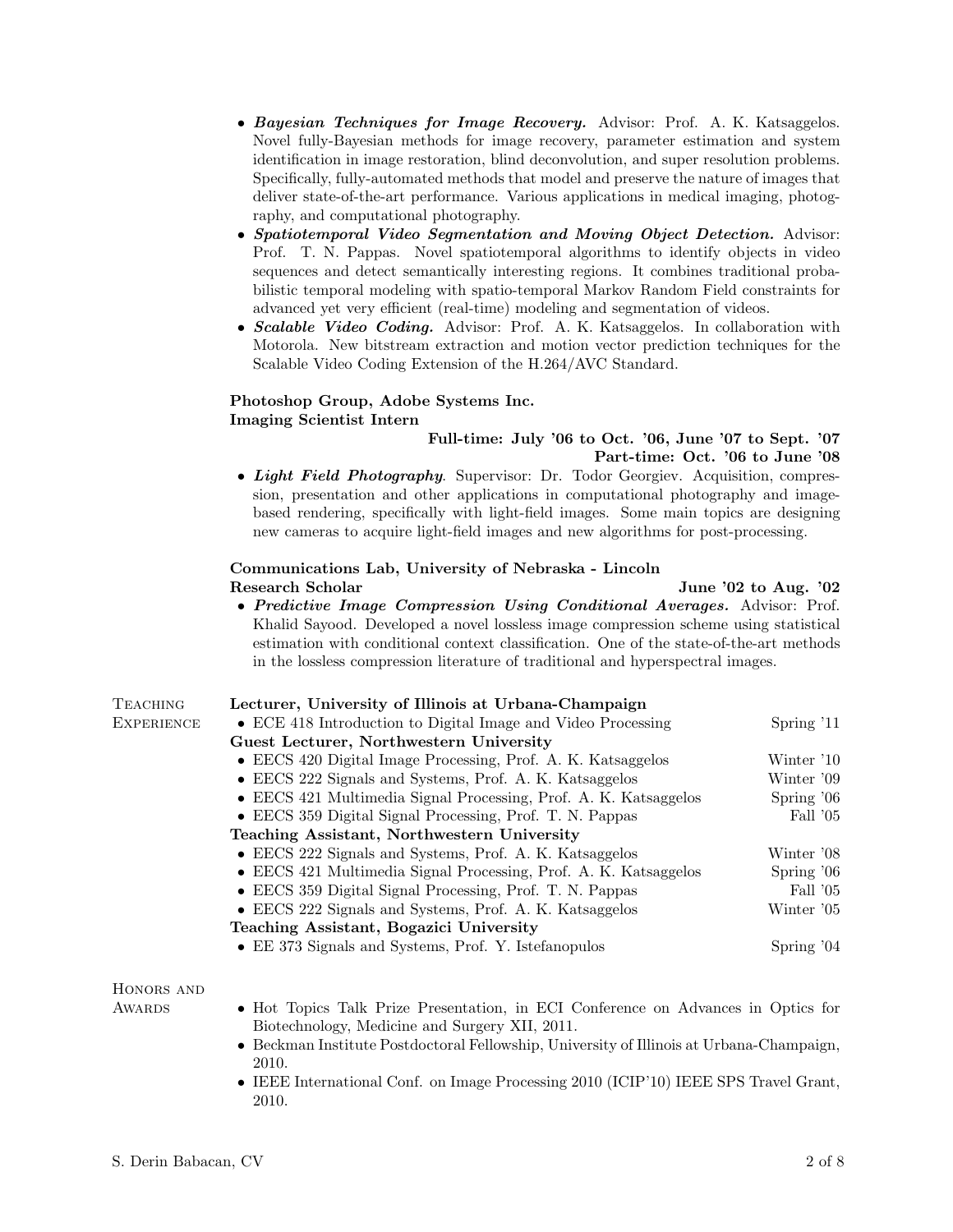- IEEE International Conf. on Image Processing 2009 (ICIP'09) Student Author Participation Award, 2009.
- Smith Terminal Year Fellowship by the McCormick School of Engineering, Northwestern University, 2008 - 2009.
- Best Project Award in Adobe Systems Tech Summit 2008 Winning Team Member, Feb. 2008.
- IBM Best Student Paper Award for IEEE International Conf. on Image Processing 2007, Sept. 2007.
- Walter P. Murphy Fellowship, ECE Department, Northwestern University, Sept. 2004 to June 2005.
- High Honor Student Award, Bogazici University, Istanbul Turkey, July 2004.
- Prime Ministry Award of Turkey, for the rank 16th out of 1.500.000 students in National University Acceptance Exams, Turkey, Aug. 2000.

PROFESSIONAL

- Activities Associate Editor, Digital Signal Processing, Elsevier.
	- Session chair in the Engineering in Medicine and Biology Conference, 2011.
	- Reviewer for Refereed Conferences and Journals
		- Digital Signal Processing, Elsevier
		- IEEE Transactions on Image Processing
		- IEEE Transactions on Signal Processing
		- IEEE Journal on Selected Topics in Signal Processing
		- Magnetic Resonance in Medicine
		- The Computer Journal
		- IEEE Data Compression Conference
		- IEEE International Conf. of Image Processing (ICIP)
		- IEEE International Conf. of Computer Vision (ICCV)
		- IEEE International Conf. on Acoustics, Speech, and Signal Processing (ICASSP)
	- Vice President of IEEE Student Branch, Bogazici University, 2003 2004

#### PUBLICATIONS

Journal **PAPERS** 1. T. Kim, R. Zhou, M. Mir, S. D. Babacan, P. S. Carney, L. Goddard, and G. Popescu, "White light diffraction tomography of unlabeled live cells," to appear in Nature Photonics, 2014. 2. S. D. Babacan, S. Nakajima, and M. N. Do, "Bayesian Group-Sparse Modeling and Variational Inference," to appear in IEEE Transactions on Signal Processing, 2014. 3. M. S. Grigola, C. L. Dyck, S. Derin Babacan, D. N. Joaquin, K. J. Hsia, "Myoblast alignment on 2D wavy patterns: Dependence on feature characteristics and cell-cell interaction," to appear in Biotechnology and Bioengineering, 2014. 4. Z. Chen, S. D. Babacan, R. Molina, and A. K. Katsaggelos, "Variational Bayesian Methods For Multimedia Problems," to appear in IEEE Transaction on Multimedia, 2014. 5. M. Tallon, J. Mateos, S. D. Babacan, R. Molina, and A.K. Katsaggelos, "Space-variant blur deconvolution and denoising in the dual exposure problem," Information Fusion, vol. 14, no. 4, 396-409, October 2013.

6. F. Lam, S. D. Babacan, J. P. Haldar, M. W. Weiner, N. Schuff, and Z.-P. Liang, "Denoising diffusion-weighted magnitude MR images using rank and edge constraints," Magnetic Resonance in Medicine, Apr. 2013.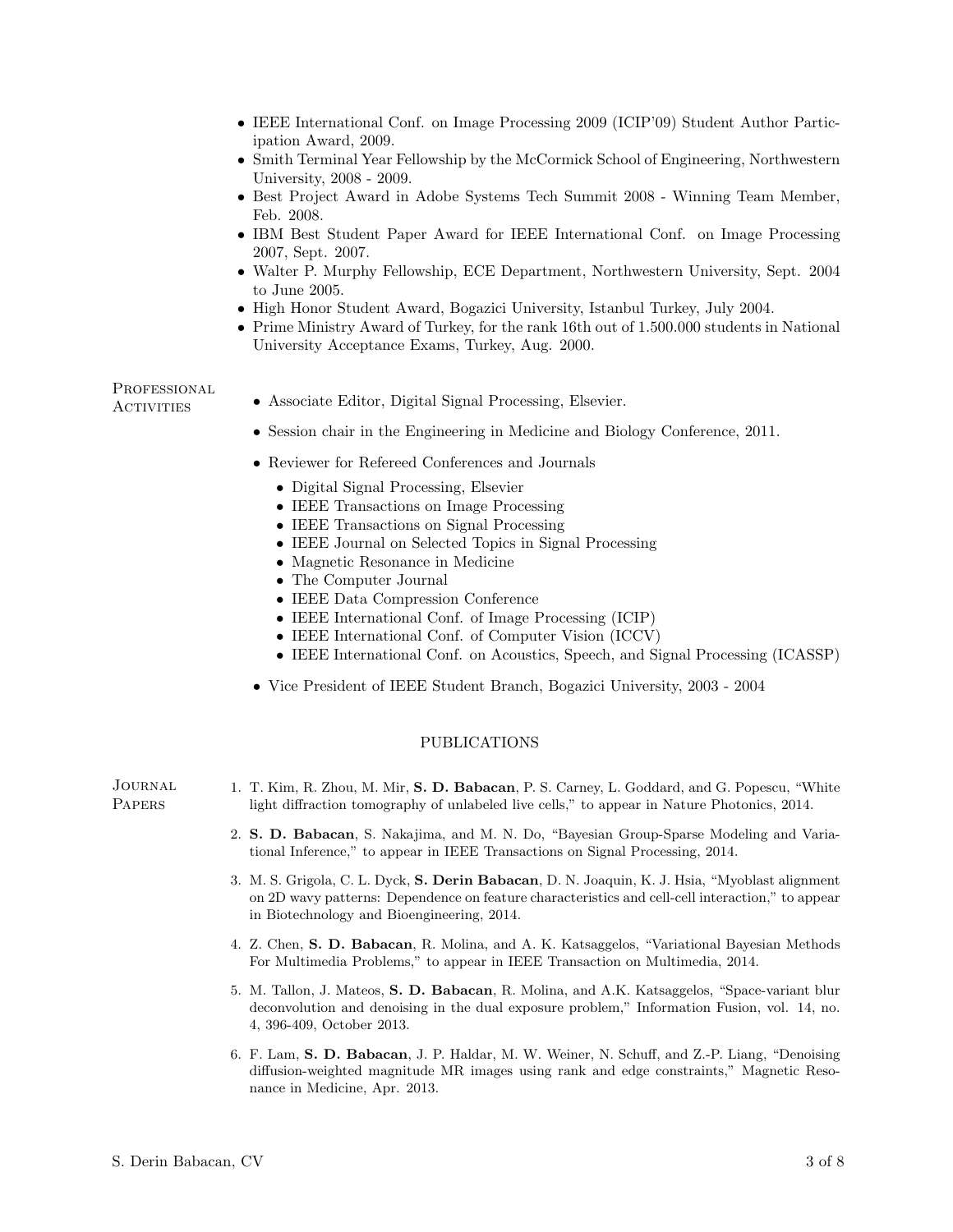- 7. S. Villena, M. Vega, S. D. Babacan, R. Molina, and A. Katsaggelos, "Bayesian Combination of Sparse and non Sparse Priors in Image Super Resolution," Digital Signal Processing, vol. 23, no. 2, 530-541, 2013.
- 8. S. Nakajima, M. Sugiyama, S. D. Babacan, "Variational Bayesian Sparse Additive Matrix Factorization," Machine Learning, vol. 92, pp. 319-347, (Special Issue of Selected Papers of ACML 2012), 2013.
- 9. S. Nakajima, M. Sugiyama, S. D. Babacan, R. Tomioka, "Global Analytic Solution of Fullyobserved Variational Bayesian Matrix Factorization," Journal of Machine Learning Research, vol. 14, pp. 1-37, 2013.
- 10. M. Luessi, S. D. Babacan, R. Molina, and A.K. Katsaggelos, "Bayesian Simultaneous Sparse Approximation with Smooth Signals," IEEE Transactions on Signal Processing, vol. 61, no. 22, pp. 5617-5729, Nov. 2013.
- 11. M. Mir\*, S. D. Babacan\*, M. Bednarz, M. N. Do, I. Golding, and G. Popescu, "Visualizing Escherichia coli Sub-Cellular Structure Using Three-dimensional Sparse Deconvolution Spatial Light Interference Tomography," in PloS ONE, June 2012. \*Equal Contribution
- 12. S. D. Babacan, R. Ansorge, M. Luessi, P. Ruiz, R. Molina, and A.K. Katsaggelos, "Compressive Light Field Sensing," in IEEE Transactions on Image Processing, vol. 21, no. 12, pp. 4746-4757, Dec. 2012.
- 13. S. D. Babacan, M. Luessi, R. Molina, and A.K. Katsaggelos, "Sparse Bayesian Methods for Low-Rank Matrix Estimation," IEEE Transactions on Signal Processing, vol. 60, no. 8, pp. 3964-3977, Aug. 2012.
- 14. S. D. Babacan, Z. Wang, M. Do, and G. Popescu, "Cell Imaging Beyond the Diffraction Limit Using Sparse Deconvolution Spatial Light Interference Microscopy," Biomed. Opt. Express 2, 1815-1827 (2011).
- 15. S. D. Babacan, R. Molina, and A.K. Katsaggelos, "Variational Bayesian Super Resolution," IEEE Transactions on Image Processing, vol. 20, no. 4, April 2011.
- 16. M. Luessi, S. D. Babacan, J. Booth, R. Molina, and A.K. Katsaggelos, "Bayesian symmetrical EEG/fMRI Fusion with Spatially Adaptive Priors ," Neuroimage, vol. 55, issue 1, pp. 113-132, March 2011.
- 17. S. D. Babacan, J. Wang, R. Molina, and A.K. Katsaggelos, "Bayesian Blind Deconvolution from Differently Exposed Image Pairs," IEEE Transactions on Image Processing, vol. 10, no. 11, November 2010.
- 18. S. D. Babacan, R. Molina, A. K. Katsaggelos. "Bayesian Compressive Sensing using Laplace Priors," IEEE Transactions on Image Processing, vol. 19, issue 1, 53-64, Jan. 2010.
- 19. S. D. Babacan, R. Molina, A. K. Katsaggelos. "Variational Bayesian Blind Deconvolution Using A Total Variation Prior," IEEE Transactions on Image Processing, vol. 18, no 1, pp. 12-26, Jan. 2009.
- 20. S. D. Babacan, R. Molina, A. K. Katsaggelos. "Parameter Estimation in TV Image Restoration Using Variational Distribution Approximation," IEEE Transactions on Image Processing, vol. 17, no 23, pp. 326-339, Mar. 2008.
- 21. H. Wang, S. D. Babacan, K. Sayood. "Lossless Hyperspectral Image Compression Using Context-Based Conditional Average," IEEE Transactions on Geoscience and Remote Sensing, vol. 45, no 12, pp. 4187-4193, Dec. 2007.

**REFEREED CONFERENCE PROCEEDINGS** 1. S. Nakajima, A. Takeda, S. D. Babacan, M. Sugiyama, and I. Takeuchi, "Global Solver and Its Efficient Approximation for Variational Bayesian Low-Rank Subspace Clustering," in Neural Information Processing Systems (NIPS 2013), Lake Tahoe, USA, December 5-10, 2013.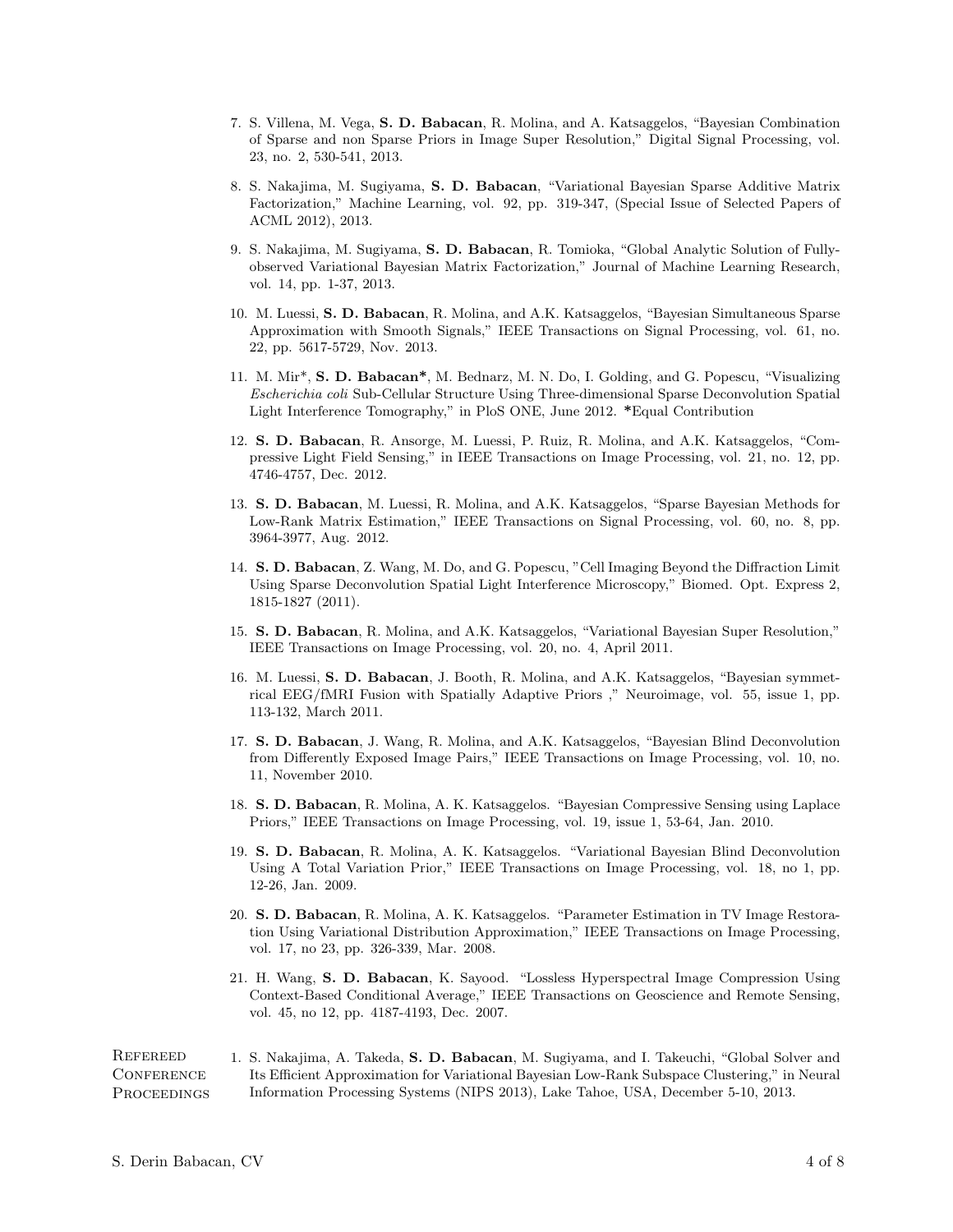- 2. S. D. Babacan, S. Nakajima, M. N. Do, "Probabilistic Low-Rank Subspace Clustering," in Neural Information Processing Systems (NIPS 2012), Lake Tahoe, USA, December 2012.
- 3. S. Nakajima, R. Tomioka, M. Sugiyama, S. D. Babacan, "Perfect Dimensionality Recovery by Variational Bayesian PCA," in Neural Information Processing Systems (NIPS 2012), Lake Tahoe, USA, December 2012.
- 4. S. Nakajima, M. Sugiyama, S. D. Babacan, "Sparse Additive Matrix Factorization for Robust PCA," Asian Conference on Machine Learning (ACML 2012), Singapore, November 2012.
- 5. S. D. Babacan, R. Molina, M. N. Do, A.K. Katsaggelos, "Bayesian Blind Deconvolution with General Sparse Image Priors," in European Conference on Computer Vision (ECCV), Firenze, Italy, October 2012.
- 6. S. D. Babacan, F. Lam, X. Peng, M. N. Do, Z.-P. Liang, "Interventional MRI with Sparse Sampling Using Union-of-Subspaces," in IEEE International Symposium on Biomedical Imaging: From Nano to Macro (ISBI), Barcelona, Spain, May 2012.
- 7. A. G. Christodoulou, S. D. Babacan, Z.-P. Liang, "Accelarating Cardiovascular Imaging By Exploiting Regional Low-Rank Structure Via Group Sparsity," in IEEE International Symposium on Biomedical Imaging: From Nano to Macro (ISBI), Barcelona, Spain, May 2012.
- 8. F. Lam, S. D. Babacan, J. P. Haldar, N. Schuff, Z.-P. Liang, "Denoising Diffusion-Weighted MR Image Sequences using Low Rank and Edge Constraints," in IEEE International Symposium on Biomedical Imaging: From Nano to Macro (ISBI), Barcelona, Spain, May 2012.
- 9. A. G. Christodoulou, S. D. Babacan, Z.-P. Liang, "Dynamic Imaging Using Sparse Sampling with Rank and Group Sparsity Constraints," in International Society for Magnetic Resonance in Medicine 19th Scientific Meeting (ISMRM), Melbourne, Australia, May 2012.
- 10. F. Lam, S. D. Babacan, J. P. Haldar, N. Schuff, Z.-P. Liang, "Denoising Diffusion-Weighted MR Images Using Low Rank Structure and Edge Constraints," in International Society for Magnetic Resonance in Medicine 19th Scientific Meeting (ISMRM), Melbourne, Australia, May 2012.
- 11. D. B. Kubacki, H. Q. Buia, S. D. Babacan, M. N. Do, "Registration and integration of multiple depth images using signed distance function," in SPIE Computational Imaging X, San Francisco, USA, January 2012.
- 12. S. Nakajima, M. Sugiyama, S. D. Babacan, "Global Solution of Fully-Observed Variational Bayesian Matrix Factorization is Column-Wise Independent," Neural Information Processing Systems (NIPS 2011), Granada, Spain, December 2011.
- 13. S. D. Babacan, M. Luessi, L. Spinoulas, A. K. Katsaggelos, N. Gopalsami, T. W. Elmer, R. Ahern, S. Liao, A. Raptis, "Compressive Passive Millimeter-Wave Imaging," IEEE International Conference on Image Processing (ICIP), Brussels, Belgium, September 2011.
- 14. S. D. Babacan, X. Peng, X.-P. Wang, M. N. Do, Z.-P. Liang, "Reference-Guided Sparsifying Transform Design for Compressive Sensing MRI," in Engineering in Medicine and Biology Conference (EMBC), Boston, July, 2011.
- 15. P. Ruiz, S. D. Babacan, L. Gao, Z. Li, R. Molina, A. K. Katsaggelos, "Video Retrieval Using Sparse Bayesian Reconstruction," IEEE International Conference on Multimedia & Expo (ICME 2011), Barcelona, Spain, July 2011.
- 16. S. Nakajima, M. Sugiyama, S. D. Babacan, "On Bayesian PCA: Automatic Dimensionality Selection and Analytic Solution," International Conference on Machine Learning (ICML 2011), Bellevue, Washington, June 2011.
- 17. S. D. Babacan, M. Luessi, R. Molina, and A.K. Katsaggelos, "Low-Rank Matrix Completion by Variational Sparse Bayesian Learning," in International Conference on Acoustics, Speech, and Signal Processing (ICASSP'11), Prague, Czech Republic, May 2011.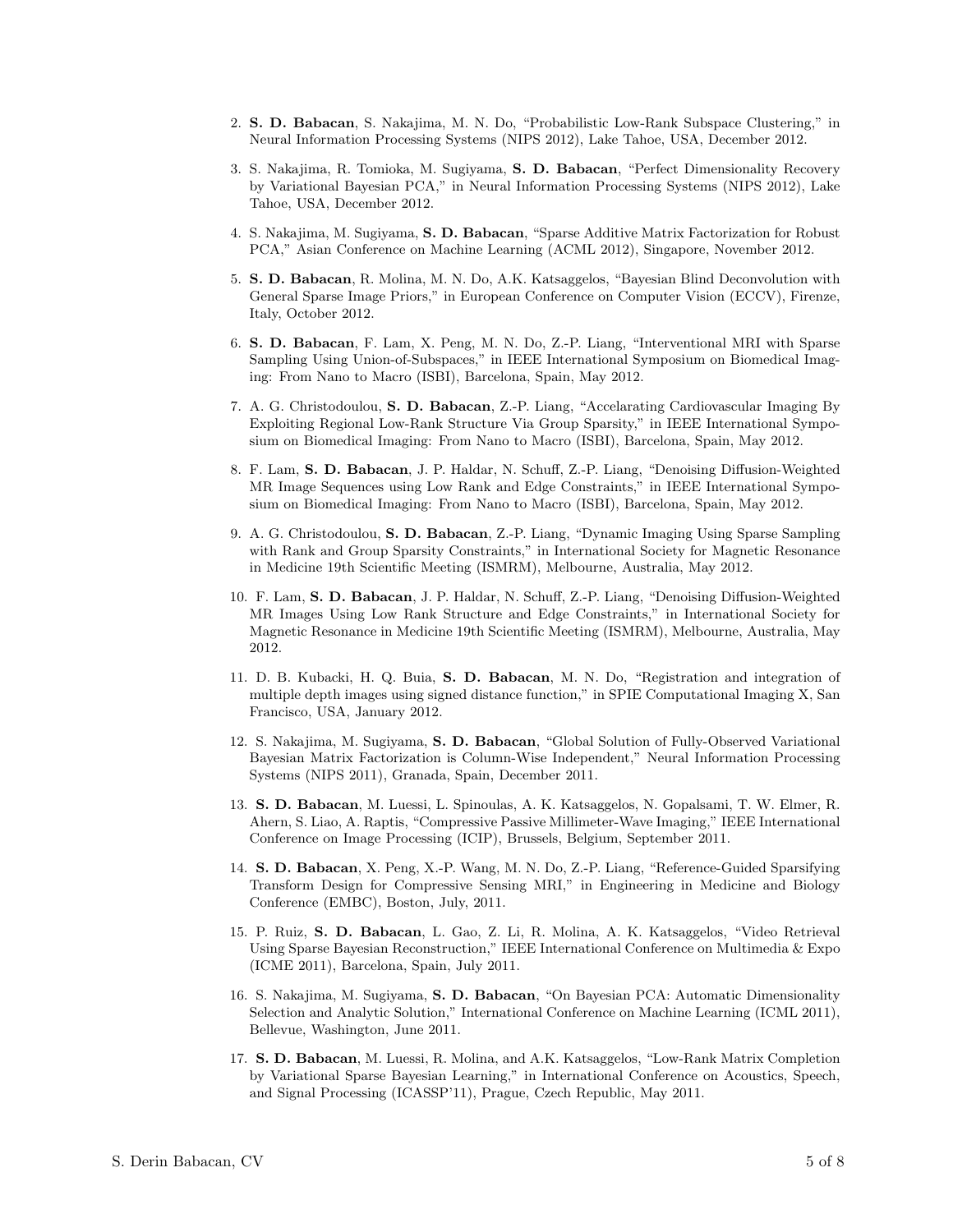- 18. X. Peng, H. Du, F. Liam, S. D. Babacan, Z-P Liang, "Reference-Driven MR Image Reconstruction with Sparsity and Support Constraints," in IEEE International Symposium on Biomedical Imaging (ISBI 2011), Chicago, March 2011.
- 19. B. Amizic, S. D. Babacan, R. Molina, and A.K. Katsaggelos, "Sparse Bayesian Blind Image Deconvolution with Parameter Estimation," European Signal Processing Conference (EU-SIPCO), Denmark, August 2010.
- 20. M. Tallon, J. Mateos, S. D. Babacan, R. Molina, and A.K. Katsaggelos, "Combining observation models in dual exposure problems using the Kullback-Leibler Divergence," European Signal Processing Conference (EUSIPCO), Denmark, August 2010.
- 21. S. D. Babacan, R. Molina, and A.K. Katsaggelos, "Sparse Bayesian Image Restoration," IEEE International Conference on Image Processing (ICIP), Hong Kong, September 2010.
- 22. S. Villen, M. Vega, S. D. Babacan, R. Molina, and A.K. Katsaggelos, "Using the Kullback-Leibler Divergence to Combine Image Priors in Super-Resolution Image Reconstruction," IEEE International Conference on Image Processing (ICIP), Hong Kong, September 2010.
- 23. M. Luessi, S. D. Babacan, J. Booth, R. Molina, and A.K. Katsaggelos, "Symmetrical EEG/FMRI Fusion with Spatially Adaptive Priors Using Variational Distribution Approximation," in International Conference on Acoustics, Speech, and Signal Processing (ICASSP'10), Dallas, TX, 2010.
- 24. B. Amizic, S. D. Babacan, R. Molina, and A.K. Katsaggelos, "Fast Total Variation Image Restoration with Parameter Estimation Using Bayesian Inference," in International Conference on Acoustics, Speech, and Signal Processing (ICASSP'10), Dallas, TX, 2010.
- 25. S. D. Babacan, R. Ansorge, M. Luessi, R. Molina, and A.K. Katsaggelos, "Compressive Sensing of Light Fields," in IEEE International Conference on Image Processing (ICIP'09), Cairo, Egypt, Nov 2009.
- 26. S. D. Babacan, J. Wang, R. Molina, and A.K. Katsaggelos, "Bayesian Blind Deconvolution from Differently Exposed Image Pairs," in IEEE International Conference on Image Processing (ICIP'09), Cairo, Egypt, Nov 2009.
- 27. L. Mancera, S. D. Babacan, R. Molina, and A.K. Katsaggelos, "Image restoration by mixture modelling of an overcomplete linear representation," in IEEE International Conference on Image Processing (ICIP'09), Cairo, Egypt, Nov 2009.
- 28. S. Belekos, N. Galatsanos, S. D. Babacan, and A.K. Katsaggelos, "Maximum a posteriori Super-Resolution of compressed video using a new multichannel image prior," in IEEE International Conference on Image Processing (ICIP'09), Cairo, Egypt, Nov 2009.
- 29. E. Vera, L. Mancera, S. D. Babacan, R. Molina, and A.K. Katsaggelos, "Bayesian Compressive Sensing Of Wavelet Coefficients Using Multiscale Laplacian Priors," in IEEE Workshop on Statistical Signal Processing (SSP09), Cardiff, Wales, UK, August 2009.
- 30. S. D. Babacan, L. Mancera, R. Molina, A. K. Katsaggelos. "Bayesian Compressive Sensing Using Non-Convex Priors," in European Signal Processing Conference (EUSIPCO'09), Glasgow, Scotland, August 2009.
- 31. S. D. Babacan, R. Molina, and A. K. Katsaggelos, "Fast Bayesian Compressive Sensing using Laplace Priors," in IEEE International Conf. on Acoustics, Speech, and Signal Processing (ICASSP'09), Taipei, Taiwan, April 2009.
- 32. S. D. Babacan, R. Molina, and A. K. Katsaggelos, "Total Variation Super Resolution Using A Variational Approach," in IEEE International Conference on Image Processing (ICIP'08), San Diego, USA, Oct. 2008.
- 33. S. D. Babacan, X. Yin, A. C. Larson, and A. K. Katsaggelos, "Combination of MR Surface Coil Images Using Weighted Constrained Least Squares," in IEEE International Conference on Image Processing (ICIP'08), San Diego, USA, Oct. 2008.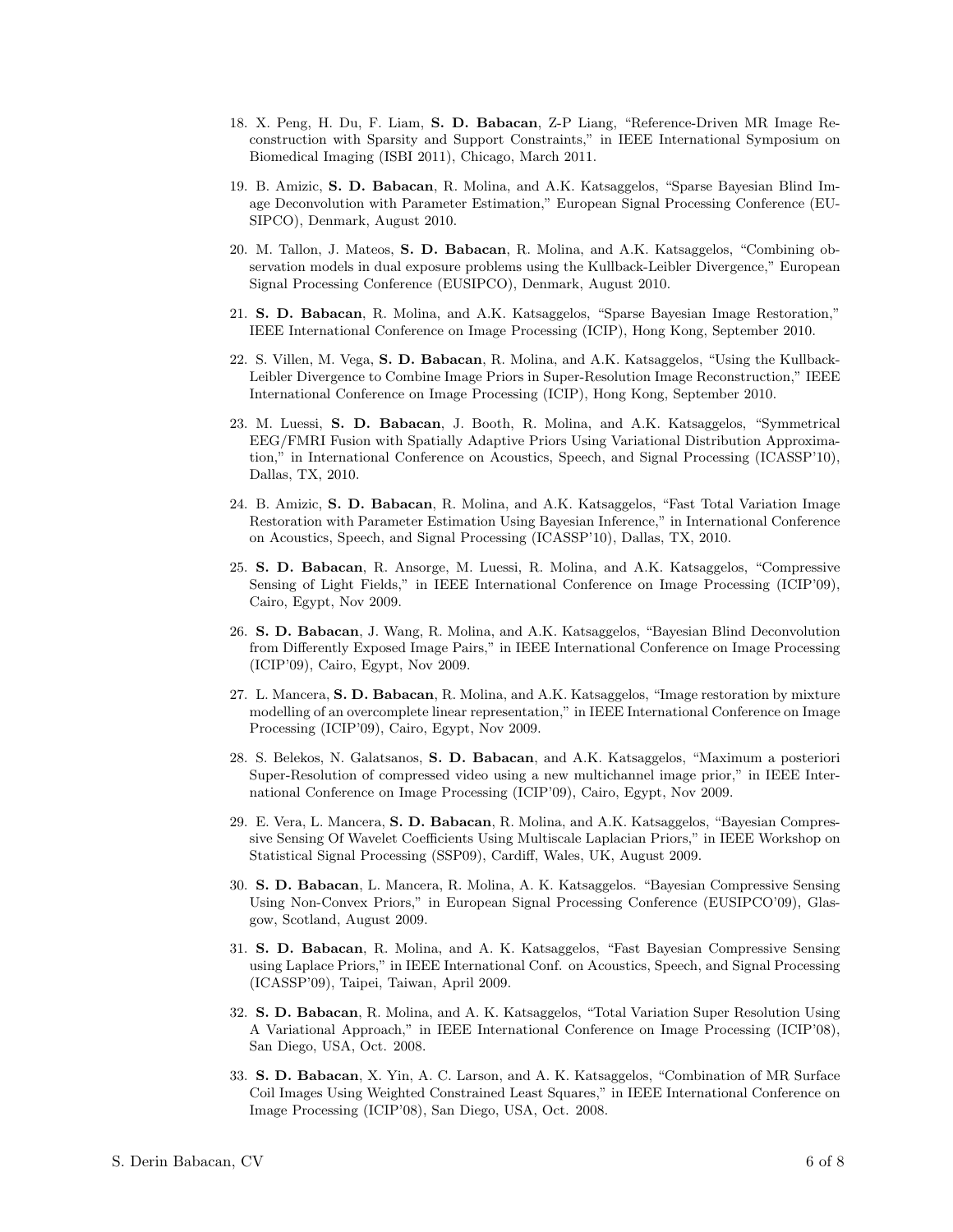- 34. T. Georgiev, C. Intwala, S. D. Babacan, A. Lumsdaine, "Unified Frequency Domain Analysis of Lightfield Cameras," in Proceedings of European Conference on Computer Vision (ECCV), Marseille, France, Oct. 2008.
- 35. S. D. Babacan, R. Molina, and A. K. Katsaggelos, "Parameter Estimation in Total Variation Blind Deconvolution," in European Signal Processing Conference (EUSIPCO'08), Lausanne, Switzerland, Aug. 2008.
- 36. S. D. Babacan, R. Molina, A. K. Katsaggelos. "Generalized Gaussian Markov Random Field Image Restoration Using Variational Distribution Approximation," in IEEE International Conf. on Acoustics, Speech, and Signal Processing (ICASSP'08), Las Vegas, USA, March 2008.
- 37. S. D. Babacan, R. Molina, A. K. Katsaggelos. "Total Variation Blind Deconvolution Using A Variational Approach To Parameter, Image, and Blur Estimation," in European Signal Processing Conference (EUSIPCO'07), Poznan, Poland, Sept. 2007
- 38. S. D. Babacan, R. Molina, A. K. Katsaggelos. "Total Variation Image Restoration and Parameter Estimation Using Variational Distribution Approximation," in International Conference on Image Processing (ICIP'07), -IBM Best Student Paper Award-, San Antonio, USA, Sept. 2007
- 39. S. D. Babacan, T. N. Pappas. "Spatiotemporal Algorithm for Background Subtraction," in International Conference on Acoustics, Speech, and Signal Processing (ICASSP'07), Hawaii, USA, April 2007.
- 40. S. D. Babacan, T. N. Pappas. "Spatiotemporal Algorithm for Joint Video Segmentation and Foreground Detection," in European Signal Processing Conference (EUSIPCO'06), Florence, Italy, Sept. 2006.
- 41. H. Wang, S. D. Babacan, Khalid Sayood. "Lossless Hyperspectral Image Compression Using Context-Based Conditional Averages," in Data Compression Conference (DCC'05), pp. 418- 426, 2005.
- 42. S. D. Babacan, K. Sayood. "Predictive Image Compression Using Conditional Averages," in Data Compression Conference (DCC'04), 2004: 524
- 1. S. D. Babacan, R. Molina, A. K. Katsaggelos. "Variational Bayesian Super Resolution Reconstruction," in Super-Resolution Imaging, Peyman Milanfar, Ed., Taylor&Francis/CRC Press, 2011.
	- 2. A. K. Katsaggelos, S. D. Babacan, C.-J. Tsai. "Iterative Image Restoration," in The Essential Guide to Image Processing, Alan Bovik, Ed., Elsevier, 2009.
	- 3. T. E. Bishop, S. D. Babacan, B. Amizic, A.K. Katsaggelos, T. Chan, R. Molina. "Blind image deconvolution: problem formulation and existing approaches," in Blind Image Deconvolution: Theory and Applications, P. Campisi and K. Egiazarian, Eds., CRC press, 2007.
- PRESENTATIONS 1. "Visual Information Processing Using Depth Sensors," in Electrical and Electronics Engineering Department, Bogazici University, Turkey, May 2012.
	- 2. "Interventional MRI with Sparse Sampling Using Union-of-Subspaces," in IEEE International Symposium on Biomedical Imaging: From Nano to Macro (ISBI), Barcelona, Spain, May 2012.
	- 3. "Accelarating Cardiovascular Imaging By Exploiting Regional Low-Rank Structure Via Group Sparsity," in IEEE International Symposium on Biomedical Imaging: From Nano to Macro (ISBI), Barcelona, Spain, May 2012.
	- 4. "Denoising Diffusion-Weighted MR Image Sequences using Low Rank and Edge Constraints," in IEEE International Symposium on Biomedical Imaging: From Nano to Macro (ISBI), Barcelona, Spain, May 2012.

Book **CHAPTERS**